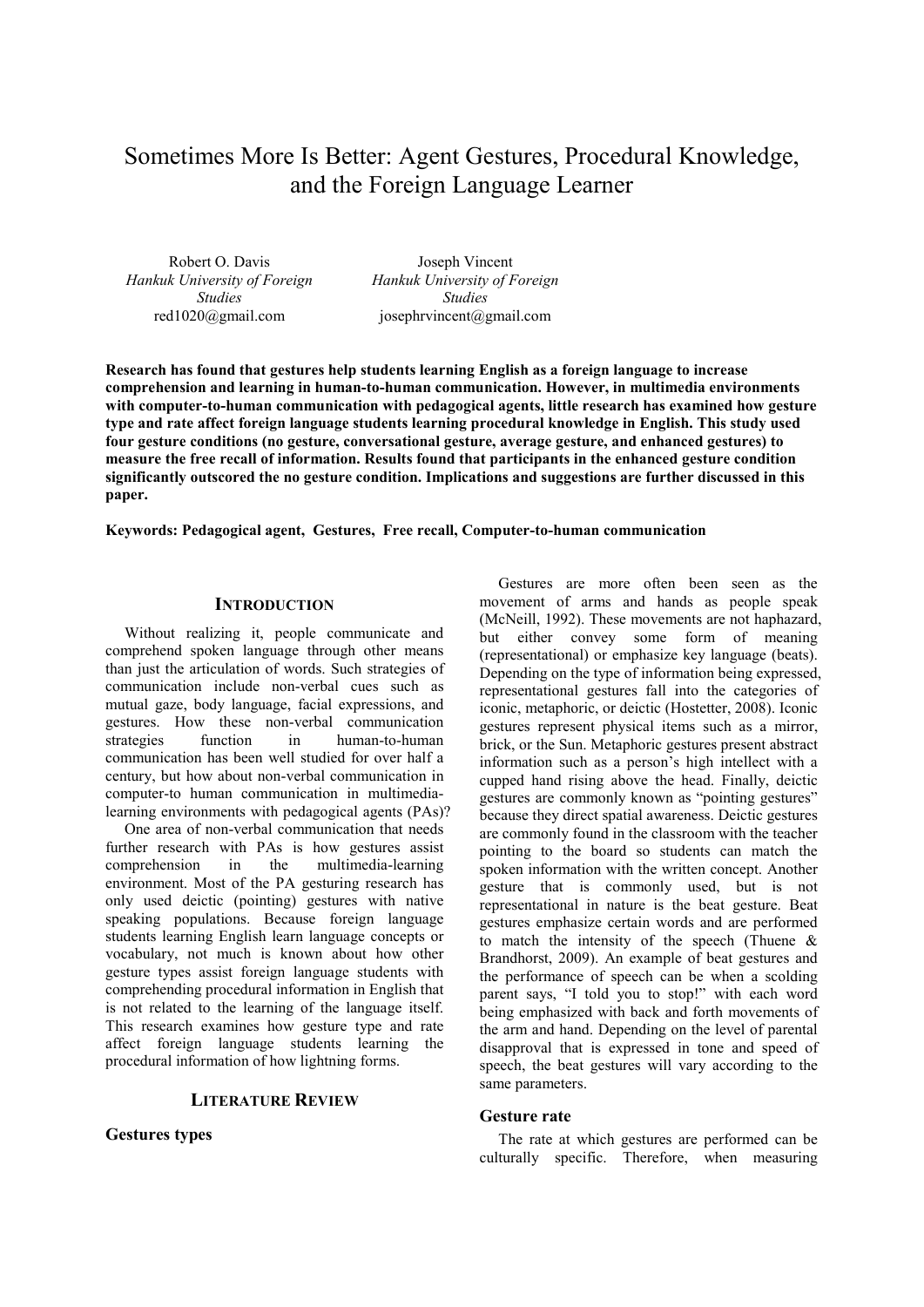gesture rates, it is important to measure gestures with the amount of words spoken and not in time, since the rate of speaking can be different between individuals. Research examining gesture rates ofAmerican native English speakers gesturing when retelling what happened in a cartoon, which represents procedural action, measured representational and beat gesture rates per 100 words spoken at 9.4 and 4.2 respectively (Alibali, Heath, & Meyers, 2001).

## **Gestures and pedagogical agents**

Gesturing PAs have been used in multimedia learning environments, and a recent meta-analysis (Davis, 2018) found that gesturing increased near transfer  $(d = 0.39)$ , retention of learning  $(d = 0.28)$ , and agent persona  $(d = 0.44)$ . However, all the studies except one only used deictic gestures, so it is not fully understood how the full complement of gestures helps or hinders outcome measures. One study that used deictic and iconic gestures found redundant gestures with speech increased recall, explanation ratings, and likability ratings (Buisine & Martin, 2007). Likewise, children's math transfer of knowledge and generalizability significantly increased with deictic and beat gestures compared to no gesture conditions.

On the other hand, there is not much literature on PA gesturing in foreign language learning in multimedia learning environments. Many of the studies found no significant differences with PAs using deictic gestures with college undergrads learning grammar concepts (Choi & Clark, 2006; Carlotto & Jaques, 2016), and with full gesture use with elementary school students learning English comparatives (Davis & Antonenko, 2017). Therefore, a closer examination of representational and beat gestures should be conducted to understand whethergesturing fulfills the same role in computerto-human communication as gestures do in human-tohuman communication.

### **METHODS**

#### **Participants**

The participants were 183 undergraduate students from a university in Seoul, South Korea. Of the participants, 108 identified as female, 74 as male, and one preferred not to answer. The average of the participants was  $21.96$  years (SD = 2.67).

#### **Instructional content and instruments**

The topic for this research was on the procedural information of how lightning forms from colliding air currents into the visible flash of lightning. The script was 329 words in length and had a Flesch-Kincaid grade level of 7.59.

Before watching the two minute and forty-seven second video, students provided demographic

information and a prior knowledge assessment. After watching the video, students participated in a free recall test with a single questions that asked, "Please write down how lightning works." The top score possible for the test was 19 points with each point awarded for describing a major idea unit as outlined by Moreno and Mayer (1999, p.362). Two raters independently scored the tests and the results were entered into SPSS 25 to calculate Cohen's Kappa interrater reliability. The reliability score was found to be substantial at  $k = .67$ . A third party reconciled any disagreements between the raters.

#### **Gesture conditions and design**

There were four conditions in this experiment: average gesture, enhanced gesture, conversational gesture, and no gesture. Gesture type and rate were set using Alibali and colleagues (2001) findings that people produced 9.5 representational gestures and 4.2 beat gestures per 100 words. The average gesture condition contained 9.4 representational gestures and 5.1 beat gestures per 100 words. The enhanced gesture condition contained 19.1 representational gestures and 10.1 beat gestures. Since conversational gestures are designed to carry no semantic meaning, the PA performed 4.8 nonrepresentational gestures per 100 words. And the no gesture condition eliminated all movements of the hands or arms.

All gestures were designed in iClone 7.1 and edited in the timeline. All conditions were exactly the same except gesture type and rate.

## **RESULTS**

#### **Free Recall**

The prior knowledge test was not significant, so an ANOVA was performed on the recall data. The ANOVA indicated a significant difference between conditions  $(F(3,179) = 3.493, p = 0.017)$ . A Tukey post hoc test found that the enhanced gesture condition scored significantly higher ( $p = 0.017$ ,  $d =$ 0.59) than the no gesture condition, and was approaching significance against the conversational gesture condition ( $p = 0.059$ ,  $d = 0.46$ ). See Table 1 for free recall means and standard deviations

|  | Table 1. Prior knowledge and recall tests scores |                                                    |  |  |
|--|--------------------------------------------------|----------------------------------------------------|--|--|
|  |                                                  | $D_{\text{max}} = D_{\text{max}} + D_{\text{max}}$ |  |  |

|                |    | Prior |                   | <b>Recall Test</b> |      |
|----------------|----|-------|-------------------|--------------------|------|
|                |    |       | Knowledge         |                    |      |
|                | N  | М     | SD.               | M                  | SD   |
| Average        | 45 |       | 4.78 2.36 2.13    |                    | 2.16 |
| Gestures       |    |       |                   |                    |      |
| Double         | 46 |       | 4.80 2.70 2.87    |                    | 3.07 |
| Gestures       |    |       |                   |                    |      |
| Conversational |    |       | 46 4.30 2.50 1.63 |                    | 2.28 |
| Gestures       |    |       |                   |                    |      |
| No Gestures    | 46 | 4.43  | 2.25              | 1.39               | 1.77 |
|                |    |       |                   |                    |      |